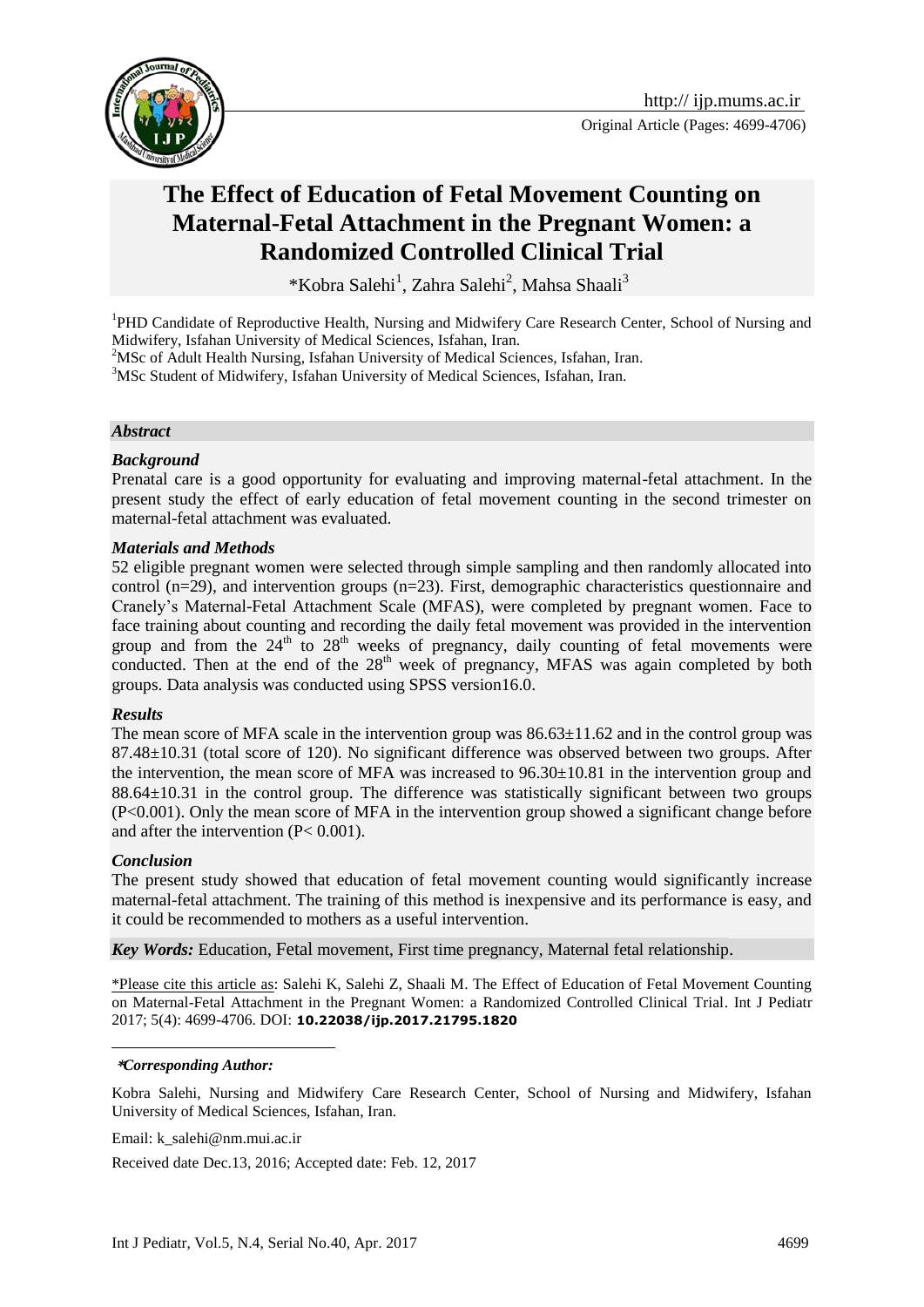# **1- INTRODUCTION**

 The majority of richness and beauty of life comes from individual's close relations with a limited number of people including mother, father, sister, brother, spouse, child and a small group of close friends. The individual feels a special attachment and bond to each member of this group. Maternal-fetal attachment is one of these specific bonds (1, 2).

Attachment is an affectionate-emotional, warm, close and dynamic relationship between the mother and her child (2). Mothers, who have high attachment to their infant, usually fell more sensitive toward providing the needs of their child, and this sensitivity would affect many aspects of the developing personality of the infant including curiosity, socialization skills, self-esteem, independence, cooperation, etc. (3, 4). Attachment, which is one of the most beautiful and amazing phenomena would be created long before the birth of the child (5). In fact, the cornerstone of attachment takes form when the mother realizes that she is pregnant (6); it would gradually increase during the pregnancy in a way that it would reach its highest peak during the third trimester (7, 8). It would continue after giving birth (9).

This relationship, that is called maternalfetal attachment, could lead to a desirable relationship between the mother and the infant, and cause improved cognitive, affective and emotional development in the infant (7). Actually, reaching a successful motherhood includes creation of an emotional relationship between the mother and her unborn child, which is maternal-fetal attachment (10-12). It is believed that changes in maternal-fetal attachment could be started before birth (5), and maybe, through interventions, mother's preparation for having a pleasant relationship with her fetus, could be increased (1, 2). Therefore prenatal care is a good opportunity for evaluating and improving maternal-fetal attachment, and it is important to conduct interventions during this period to provide support and improve maternal-fetal attachment. Some interventions could increase maternal-fetal attachment; for example training mother to speak to her fetus, touching her fetus from the abdomen, and paying attention to fetal movement could increase attachment (2); in some of the conducted studies, mother's attention to fetal movement has increased maternal-fetal attachment (13, 14).

A midwife is the person who has the most chances for creating a relation with the pregnant mother. considering their important role in consulting, educating, supporting in providing correct physical and mental cares during pregnancy and after delivery, their ability to provide professional support (15), and based on midwifery duties (the article three and four) that was approved by the Ministry of Health and Medical Education, which stated that preparation of pregnant mothers for accepting their maternal role, is one of the most important responsibilities of midwives, and since most of the prenatal cares in our country is limited to physical care and the psychological aspects of maternal-fetal relationship are rarely attended (12), and also considering the uncertain effects of these interventions (16, 20), and recommendations for conducting more clinical studies, it was decided to perform this study. Reviewing the evidences revealed that previous studies in Iran, have evaluated the effects of interventions on maternal-fetal attachment during the third trimester of pregnancy (7, 13, 21, 22), because during the third trimester maternal-fetal attachment would reach its highest peak (9). Therefore the present study evaluated the effect of education of fetal movement counting during second trimester on maternal-fetal attachment in the first time pregnant women.

#### **2- MATERIALS AND METHODS**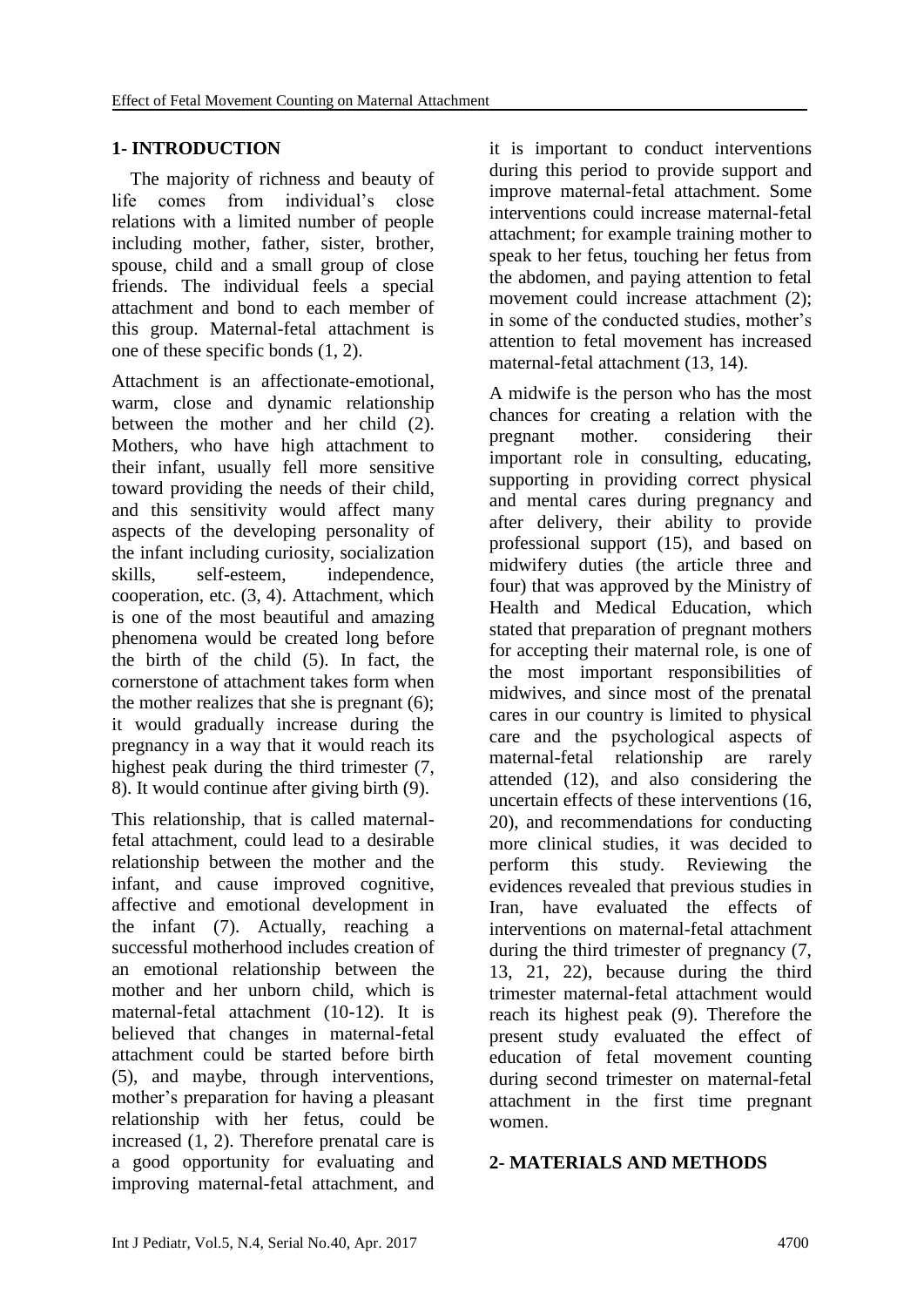# **2-1. Study design and population**

 The present study was a randomized controlled single-blind clinical trial (the person analyzed the data was blinded toward the type of groups). In this study the effect of education of fetal movement counting (independent variable) was evaluated on the maternal-fetal attachment (dependent variable). Considering a confidence interval of 95% which mean 1.96, a test power of 80% which mean 0.84, and also considering an attrition rate of 20% for each group, the sample size for each group was calculated to be 29.

# **2-2. Methods**

Two health care centers which were under the supervision of Isfahan health center No. 2, were randomly selected through drawing. At these health care centers, eligible pregnant mothers were selected through simple sampling and then randomly allocated into two groups of intervention and control using table of random numbers. Being odd or even for the intervention group was selected through drawing. After providing sufficient information for and taking informed consent from the participants, demographic-reproductive characteristics questionnaire and Cranley's (1981) Maternal Fetal Attachment Scale (23), were filled by the participants of both groups at the  $24<sup>th</sup>$  week of pregnancy.

### **2-3. Measuring tools: validity and reliability**

Demographic and reproductive characteristics of the participants were assessed through questions such as age, maternal education level, economic status and housing condition, gestational age, wanted or unwanted pregnancy, prediction of fetal gender, and the type of prediction of fetal gender. Cranley's Maternal Fetal Attachment Scale, has 24 items and mother's feelings toward each phrase, would be scored from 1 to 5 (definitely yes: 5, yes: 4, not sure: 3, no: 2 and definitely no: 1). Item 22 is scored in reverse. The lowest score for the questionnaire is 24 and its highest score is 120. Its validity has been approved through content validity by Khoramroudi and its reliability has been approved by test-retest method with a correlation coefficient of 0.85 (22).

# **2-4. Intervention**

Face to face education about counting and recording the daily fetal movement was provided by the researcher in the intervention group. They were asked to, for four weeks, lie down for half an hour after their breakfast every day on their left side to count and record the movements of the fetus. The subjects in the intervention group counted and recorded fetal movements from the  $24<sup>th</sup>$  to the  $28<sup>th</sup>$  week of the pregnancy in specific forms. They returned their specific forms after their  $28<sup>th</sup>$ week of pregnancy. At this time, Cranley's Maternal Fetal Attachment Scale was again completed by both groups. During the time of intervention, the control group only received routine prenatal care. The questionnaires were given to the participants at a peaceful private place and necessary guide were provided for them to complete the questionnaires. So, sampling continued until reaching the calculated samples size for both groups.

# **2-5. Ethical consideration**

After explanation of research stages, an informed written consent was obtained from the subjects. This study was adapted from a research project that was approved by the Nursing and midwifery Cares Research Center of Isfahan University of Medical Sciences by No. 293259 and necessary permissions were administered to start sampling. Also, the protocol of this study was registered at Iranian Registry of Clinical Trials by the ID code IRCT201610183936N2.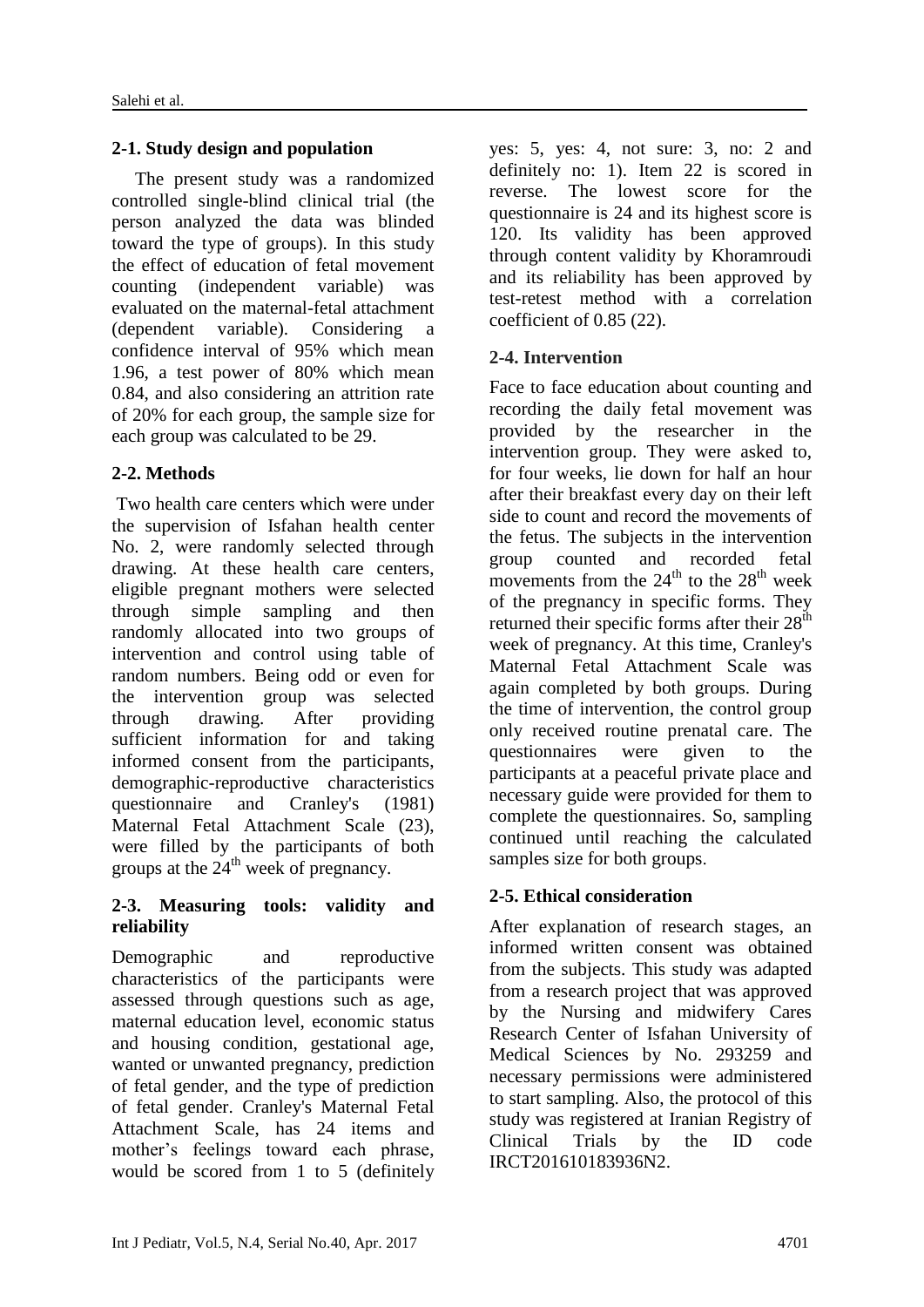### **2-6. Inclusion and exclusion criteria**

The inclusion criteria were being able to read and write, having Iranian nationality, being 18 to 35 years old, first pregnancy, having a natural pregnancy without the help of assisted reproductive technology (ART), singleton pregnancy, having a gestational age of 20 to 22 weeks and willingness to participate in the study.

The exclusion criteria were having medical complications or a history of psychological problems, drugs abusing, experiencing any terrible life events during the past 6 months. In case of occurrence of any severe pregnancy-related complication, severe psychological or stressful event during the study and not recording the fetal movement for more than 1 week, the participant were excluded.

# **2-7. Data Analyses**

Data analysis was conducted using SPSS version 16.0 with a significance level of P< 0.05. Paired t-test was used to compare the mean score of MFA before and after the intervention in each group and independent t-test was used for comparing between two groups. To compare the groups concerning demographic and reproductive quantitative variables means, independent *t*-test, and for qualitative variables, Chi-square and Mann–Whitney tests were performed.

# **3- RESULTS**

 First, 58 eligible pregnant mothers were enrolled in the study. Of them, 52 completed the study; 23 (79%) in the intervention group and 29 (100%), in the control group. Six participants (10%) were excluded from the study: 3 persons for not regular counting and daily recording of fetal movements, 1 person due to preterm delivery  $(27<sup>th</sup> week)$ , and 2 persons for not referring at the end of the study and completing the questionnaire after the intervention. Eventually data from 52 participants were analysis.

Studied participants were similar regarding their age, husbands' age, gestational age, duration of marriage and number of performed ultrasounds. Independent t-test showed no significant difference between both groups regarding their demographic characteristics (**Table.1**).

More than half of the participants in the intervention group (52.2%), and 48.3 percent of the control group, and also about half of the spouses in each group (50% in the intervention group and 57.7% in the control group), had college degrees. In both groups more than half of the participants mentioned their economic status to be moderate (intervention: 69.6%, control: 79.3%). The satisfactions with the husband for 73.9% of subjects in the intervention group and 65.5 percent of the control group, were reported to be high. Mann-Whitney test showed that the frequency distribution of participants and their husbands' educational levels, their economic status and the level of satisfaction with the husband, had no significant difference between both groups.

Also, 95.7 percent of the intervention group and 91.7% of the control group were housewives. Most of the husbands in both groups were free lancers (intervention group: 72.7%, control group: 74.1%). Chisquare test showed no significant difference between both groups. Statistical tests showed that the frequency distribution of the housing condition, pregnancy, type of the performed ultrasound during pregnancy, prediction of fetal gender and the type of predicted gender, had no significant difference between both groups (**Table.2**).

Results showed that at the beginning, the mean score of maternal-fetal attachment in the intervention group was  $86.63 \pm 11.62$ (out of 124), and in the control group was  $87.48 \pm 10.31$ , before the intervention. Independent t-test showed that the mean score of maternal-fetal attachment had no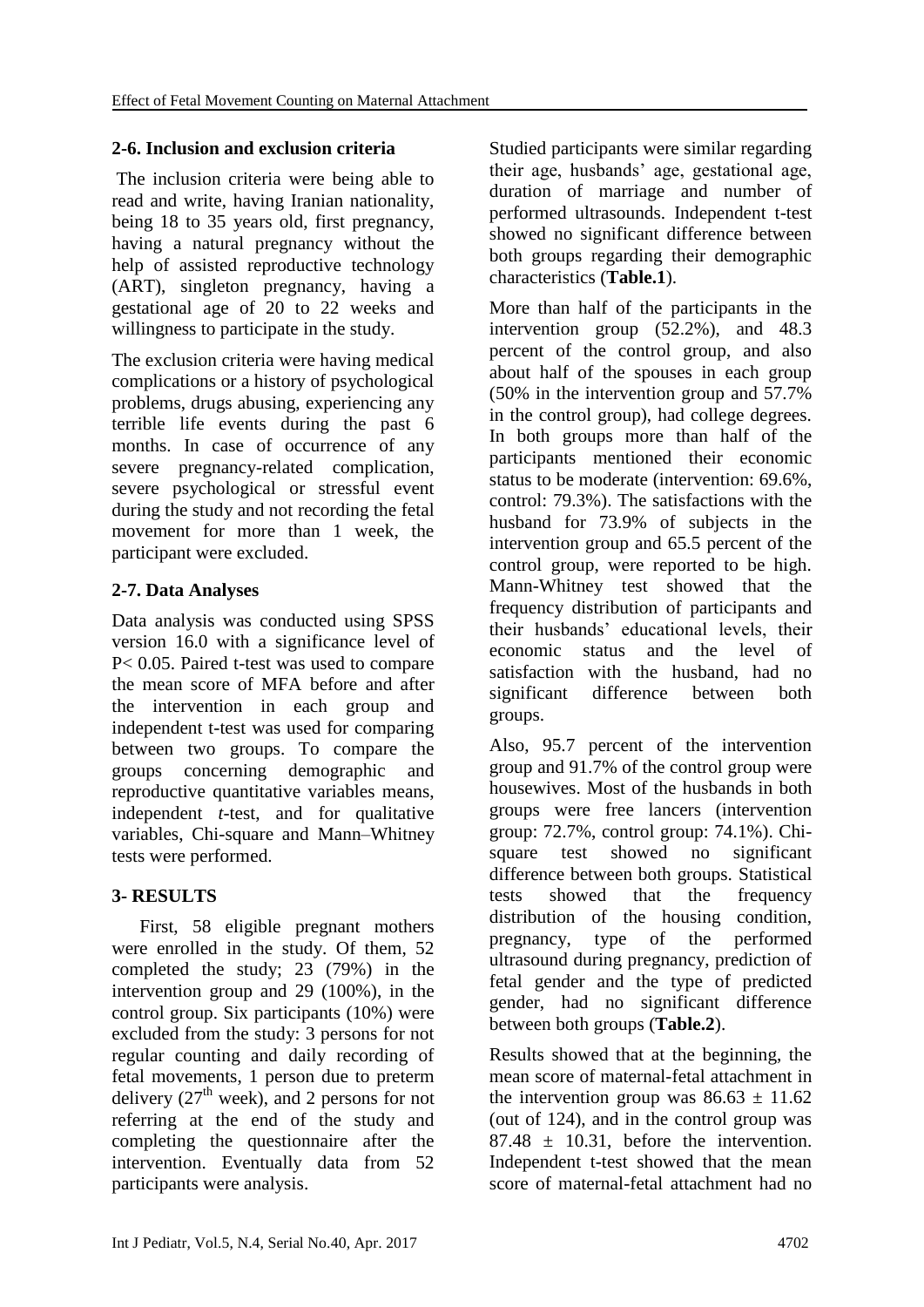significant difference between both groups  $(P> 0.05)$ . At the end of the study, the mean score of maternal-fetal attachment was increased to  $96.30 \pm 10.81$  in the intervention group, and  $88.64 \pm 10.31$  in the control group. The difference between both groups after the intervention was significant (P<0.001). Paired t-test showed

that the difference in the mean score of maternal-fetal attachment of the intervention group before and after the intervention was statistically significant  $(P<0.001$ , t= 5.24); but the change was not significant in the control group ( $P = 0.32$ , t  $= 1.00$ ).

**Table-1**: Determining and comparing the mean of demographic characteristics of the participants in the intervention and the control groups

| Variables<br>Group          | Age<br>(year) |           | Husband's age<br>(year) |           | Gestational age<br>(week) |           | Duration of<br>marriage (year) |           | The number of<br>ultrasounds |           |
|-----------------------------|---------------|-----------|-------------------------|-----------|---------------------------|-----------|--------------------------------|-----------|------------------------------|-----------|
|                             | Mean          | <b>SD</b> | Mean                    | <b>SD</b> | Mean                      | <b>SD</b> | Mean                           | <b>SD</b> | Mean                         | <b>SD</b> |
| Intervention                | 25.33         | 3.48      | 29.55                   | 2.20      | 20.26                     | 3.55      | 2.91                           | 2.16      | 2.24                         | 1.04      |
| Control                     | 26.31         | 4.26      | 30.35                   | 4.53      | 21.69                     | 3.32      | 3.09                           | 1.56      | 2.43                         | 0.92      |
| Independent<br>samples test | $-0.95$       |           | 0.80                    |           | $-1.50$                   |           | $-0.34$                        |           | $-0.68$                      |           |
| P- value                    | 0.35          |           | 0.43                    |           | 0.14                      |           | 0.74                           |           | 0.50                         |           |

**Table-2**: Determining and comparing the frequency distribution of demographic and reproductive characteristics of the participants between two groups

| Variable<br>Group  | Prediction<br>of fetal<br>gender |                | The predicted<br>gender |        | Type of ultrasound |      |        | Pregnancy's<br>condition |        | Residence's status |        |
|--------------------|----------------------------------|----------------|-------------------------|--------|--------------------|------|--------|--------------------------|--------|--------------------|--------|
|                    | Yes                              | N <sub>o</sub> | Male                    | Female | <b>B</b> oth       | 3D   | Normal | Unwanted                 | Wanted | Ownership          | Rental |
| Intervention       | 59.1                             | 40.9           | 46.2                    | 53.8   | 9.50               | 19   | 71.50  | 8.7                      | 91.3   | 21.7               | 78.3   |
| Control            | 75                               | 25             | 61.9                    | 38.1   | 14.3               | 14.3 | 71.4   | 3.4                      | 96.6   | 21.4               | 78.6   |
| Chi-Square<br>test | 1.43                             |                | 0.81                    |        | $*0.39$            |      |        | $**0.58$                 |        | 0.001              |        |
| P- value           | 0.23                             |                | 0.37                    |        | 0.82               |      |        |                          |        | 0.98               |        |

\* Likelihood Ratio, \*\*Fisher's Exact Test.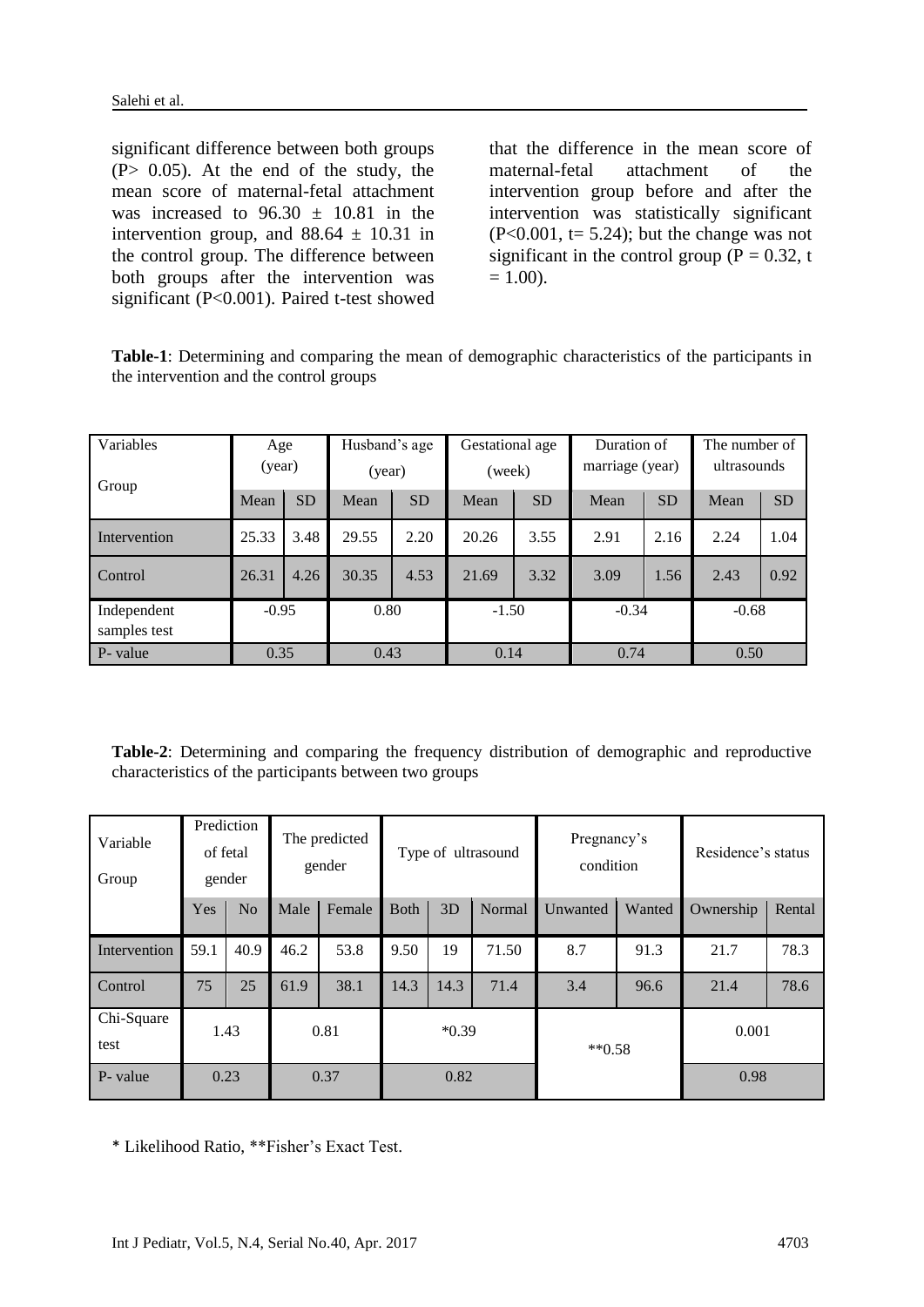### **4- DISCUSSION**

 The present study showed that education of fetal movement counting during the second trimester of pregnancy would increase the level of maternal-fetal attachment. Results of this study are in line with some previous studies that were conducted in Iran. Abbasi et al., in their study evaluated the effect of fetal movement counting during the third trimester on the level of maternal-fetal attachment in 83 first time pregnant women in Sari-Iran, and revealed that the level of attachment in the intervention group was significantly increased after the intervention compared to the control group (13). Also, in the study by Akbar-Zadeh et al. in Shiraz-Iran, attachment behaviors decreased anxiety and significantly increased maternal attachment in mothers during the  $32<sup>nd</sup>$  to  $35<sup>th</sup>$  weeks of pregnancy (22). In the study by Sajjadi Anari et al., the intervention group participated in eight 1-hour sessions once a week, to learn attachment skills and similar results were reported (24). Saasted et al., in their study revealed different results and reported that counting fetal movements during the  $35<sup>th</sup>$ to 38<sup>th</sup> weeks of pregnancy would not increase maternal-fetal attachment (16).

Also, Davachi et al. reported that regularly touching the abdomen and counting fetal movements for two weeks from the  $32<sup>nd</sup>$  to 35<sup>th</sup> week of the pregnancy had no significant effect on maternal-fetal attachment (1). Differences in the results could be caused by the differences in the study methodology such as studied population and sampling method. In the study by Saasted, sampling was conducted without considering the history of pregnancy and delivery. Also, in the present study the mean score of maternalfetal attachment, before the intervention was higher than other studies and these differences in the basic characteristics could cause be reason of the differences between our results and other similar

studies. Also, the level of stress and psychological factors could affect maternal-fetal attachment and cause differences in the results. Demographic and reproductive characteristics (such as age, gestational age and educational level), had no significant difference between both groups. Studies have shown that some of the demographic and prenatal characteristics like mothers' and their husbands' educational levels, their career and number of pregnancies and gestational age, were related to maternal-fetal attachment (25). In fact these factors could affect maternal-fetal attachment. Therefore the homogeneity of both groups was evaluated at the beginning of the study. It seems that fetal movement and paying attention to it have various benefits: increased knowledge of mother about the condition of her fetus could help her realize the presence of the fetus and affect maternal-fetal attachment (14, 16).

Furthermore, since fetal movement could indirectly be an indicator of correct central nervous system performance, and regular fetal movement could indicate fetus' health; fetal movement counting could be a method for being aware of the fetus health (2, 13). Maternal attachment could facilitate mother's personal control during pregnancy. When mother feels that she could control the health of herself and her fetus, she would have better communicational and supportive behaviors with her fetus (5). Also, it could be considered as the first sign of risks for the fetus, so that by performing necessary intime interventions, undesirable outcomes would be prevented (16).

# **4-1. Limitations of the study**

The level of perceived stress and psychological factors such as personal type could affect maternal-fetal attachment and were out of the study control.

# **4-2. Suggestion**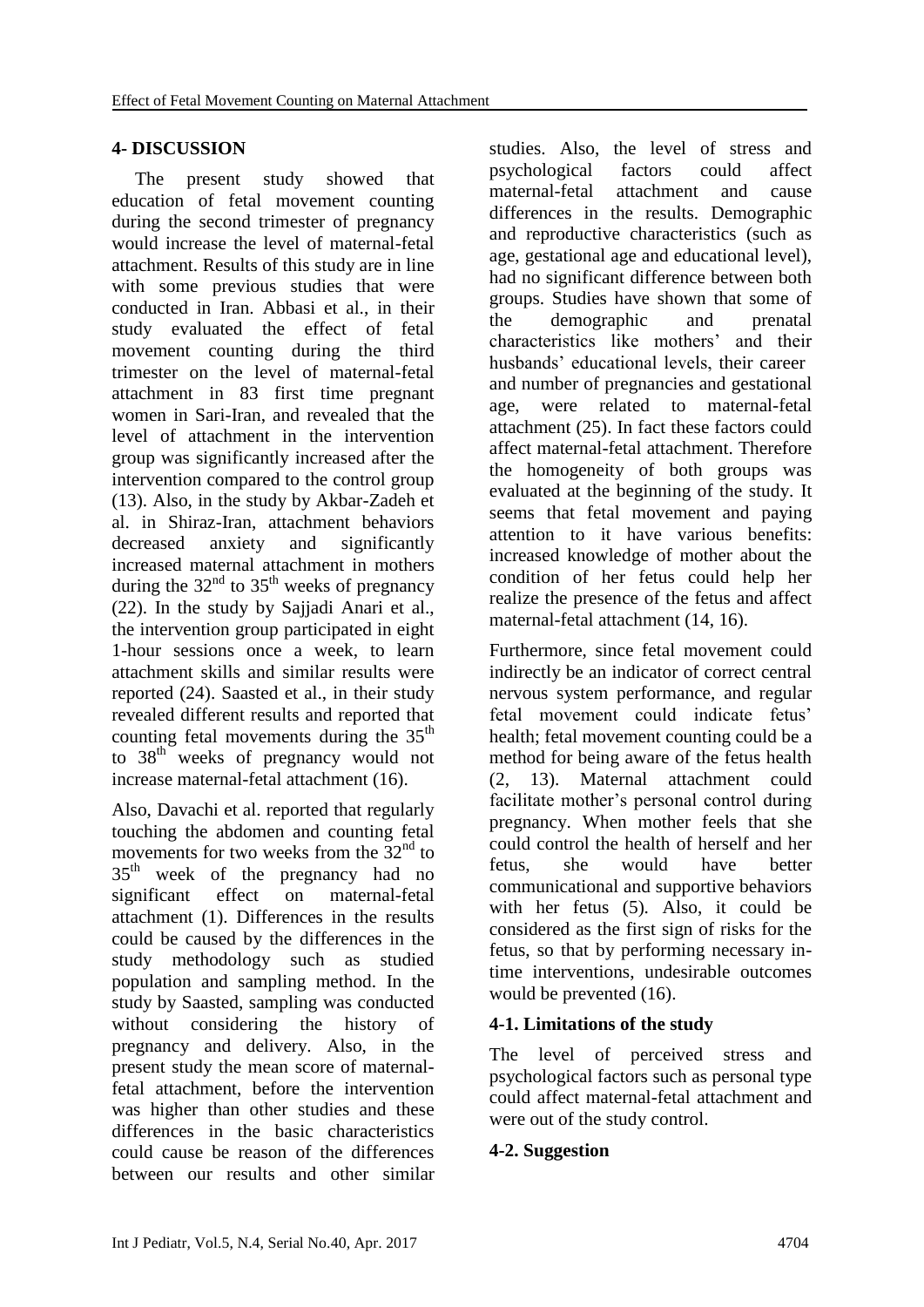The present study was the first study to evaluate the effect of early onset of education of fetal movement counting during the second trimester. It is recommended that in future studies the effect of this intervention during the second and the third trimesters would be compared.

#### **5- CONCLUSION**

 The present study showed that early onset of education of fetal movement counting could significantly increase maternal-fetal attachment. This method is inexpensive and easy to perform and could be recommended to mothers by providers of neonatal care during pregnancy as a helpful intervention.

#### **6- CONFLICT OF INTEREST:** None.

#### **7- ACKNOWLEDGMENTS**

This study was conducted with financial supports of the Nursing and midwifery Cares Research Center of Isfahan University of Medical Sciences. The authors would like to thank this center as well as the pregnant mothers who participated in this study.

#### **8- REFERENCES**

1. Davachi A, Khoramroodi R, Shahpoorian F, Haghani H. Fetal touching! Does it improve maternal fetal or meternal newborn attachment? Journal of Iran Nursing 2001; 13: 16-44. (In Persian)

2. Toosi M, Akbarzadeh A, Zare N, Sharif F. Effect of Attachment Training on Anxiety and Attachment Behaviors of first-time Mothers. Hayat 2011*;* 17(3): 69-79. (In Persian)

3. Moghaddam Hoseini V, Jaafarnejadf F, Soltani-Far A. Impact of Maternal Attachment Style on Mother to Infant Attachment. Qom Univ Med Sci J 2011; 5 (3), 87-91.

4. Ossa X, Bustos L, Fernandes L. Prenatal attachment and associated factors during the third trimester of pregnancy in Tumeco, Chile. Midwifery 2012; 28:689-96.

5. Sadeghi M, Mazaheri A. Comparement of attachment styles in mothers with and without history of fetus abortion (intentional and spantaneus). Fertility and Infertility Journal 2007; 8: 60-9. (In Persian)

6. Perry D, Ettinger A, Mendelson T, Le H. Prenatal depression predicts postpartum maternal attachment in low- income latina mothers with infants. Infant Behavior and Development 2011; 34:339-50.

7. Abasi A, Tafazzoli M. Effect of attachment behaviours education on Primipara Maternal Foetal Attachment. Hamedan Nursing & Midwifery shool Journal 2009; 17(1,2): 35-40. (In Persian)

8. Eswi A, Khalil A. Prenatal attachment and fetal health locus of control among low risk and high risk pregnant women. World Applied Sciences 2012;18(4):462-71.

9. Mehran P, Simbar M, Shams J, Ramazani- Tehrani F. history of perinatal loss and maternal- fetal attachment behaviors. Women and Birth 2013; 26(3):185-89.

10. Alhusen J, Gross D ,Hayat M, Woods A, Sharps P. The influence of maternal- fetal attachment and health practices on neonatal outcomes in low- income urban women. Research in Nursing and Health 2012; 35:112- 20.

11. Mcfarland J, Salis bury A, Battle C, Hawes K, Halloran K, Laster B. Major depressive disorders during pregnancy and emotional attachment to the fetus. Arch Women Ment Health 2011;14: 424-34.

12. Jamshidimanesh M, Astaraki L, Behboodi-Moghadam Z, Taghizadeh Z, Haghani H. Maternal-Fetal Attachment and its Associated Factors. Hayat 2013; 18(5):33-45. (In Persian)

13. Abasi A, Tafazoli M, Esmaeili H. The Effect of Foetal Movement Counting on Primipara Maternal Foetal Attachment *.* J Mazandaran Univ Med Sci 2010; 20 (77):53- 60. (In Persian).

14. Nishikawa N, Sakaki bara H. Effect of nursing intervention program using abdominal palpation of leopolds maneuvers on maternalfetal attachment. Reproductive health 2013;10:12-8.